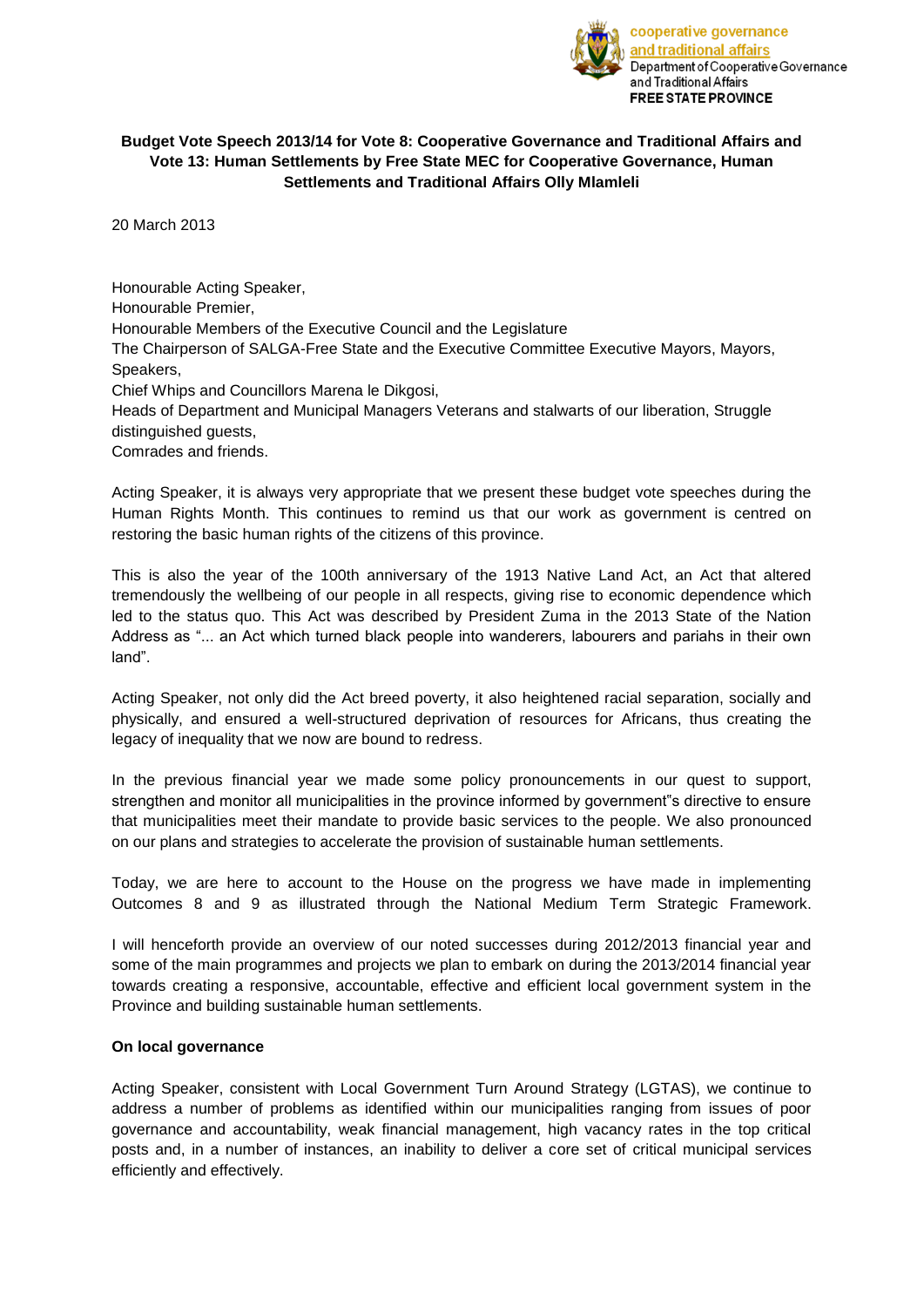

The following key issues have been identified, which, if addressed, will ensure the achievement of the overarching goal of a responsive, accountable, effective and efficient local government system:

- The provision of improved access by communities to basic services such as water, electricity and sanitation
- The deepening of democracy through the implementation of a refined Ward Committee Model in all municipalities, thereby strengthening participatory governance
- The strengthening of the administrative and financial capability of municipalities
- Improved coordination and strengthened cross-departmental initiatives.

All municipalities and sector departments in the province, as well as 311 ward committees, participated in the development of Municipal Integrated Development Plans (IDPs), at the same time ensuring alignment with LGTAS.

Following the IDP assessment process in July 2012, the IDPs of 14 municipalities were rated high, and 10 were rated medium. We are happy that in 2012/2013 there are no municipalities that were rated low, showing an improvement in the credibility of our IDPs. A skills gap analysis in relation to the IDP development process will also be done in Thabo Mofutsanyana, Xhariep and Phumelela as part of the 35 identified municipalities in the country.

The department has been supporting municipalities in updating their LED strategies. We have partnered with the Independent Development Trust and South African Local Government Association (SALGA) to develop a framework for the organisational structure of LED unit in municipalities, in order to assist them in the functionality of this unit.

We succeeded to provide support to all municipalities on the implementation of the Municipal Systems Act as amended (MSAA) through district workshops. We will be partnering with all our municipalities to roll out monitoring and evaluation system within municipalities.

# **On municipal infrastructure and free basic services**

The national policy prescribes that free basic water can now be provided only to indigents.

Acting Speaker, a total of 599 623 (97%) of the targeted 615 909 households in our province has access to a basic level of water as at end January 2013. The backlog is mainly in the rural areas of QwaQwa within the Maluti-a-Phofung Local Municipality where there is a balance of 14 341 households that needs to be provided with water in the remainder of the 2012/2013 financial year and the upcoming 2013/2014 financial year.

Additional 1 049 electricity connections were provided during 2012/2013.

Acting Speaker, of the targeted 615 909 households in the Free State 594 502 (97%) has access to a basic level of sanitation as at the end of January 2013. One of the key challenges facing the province in this regard is the rural areas of QwaQwa within the Maluti-a-Phofung Local Municipality, where there is a backlog of 30 000 households. By January 2013, 11 220 of the 30 000 households were provided with sanitation with the balance of 18 780 households outstanding.

Acting Speaker, all formalized stands in our municipalities have access to refuse removal. We call on our municipalities to improve the frequency of refuse removal to avoid illegal dumping.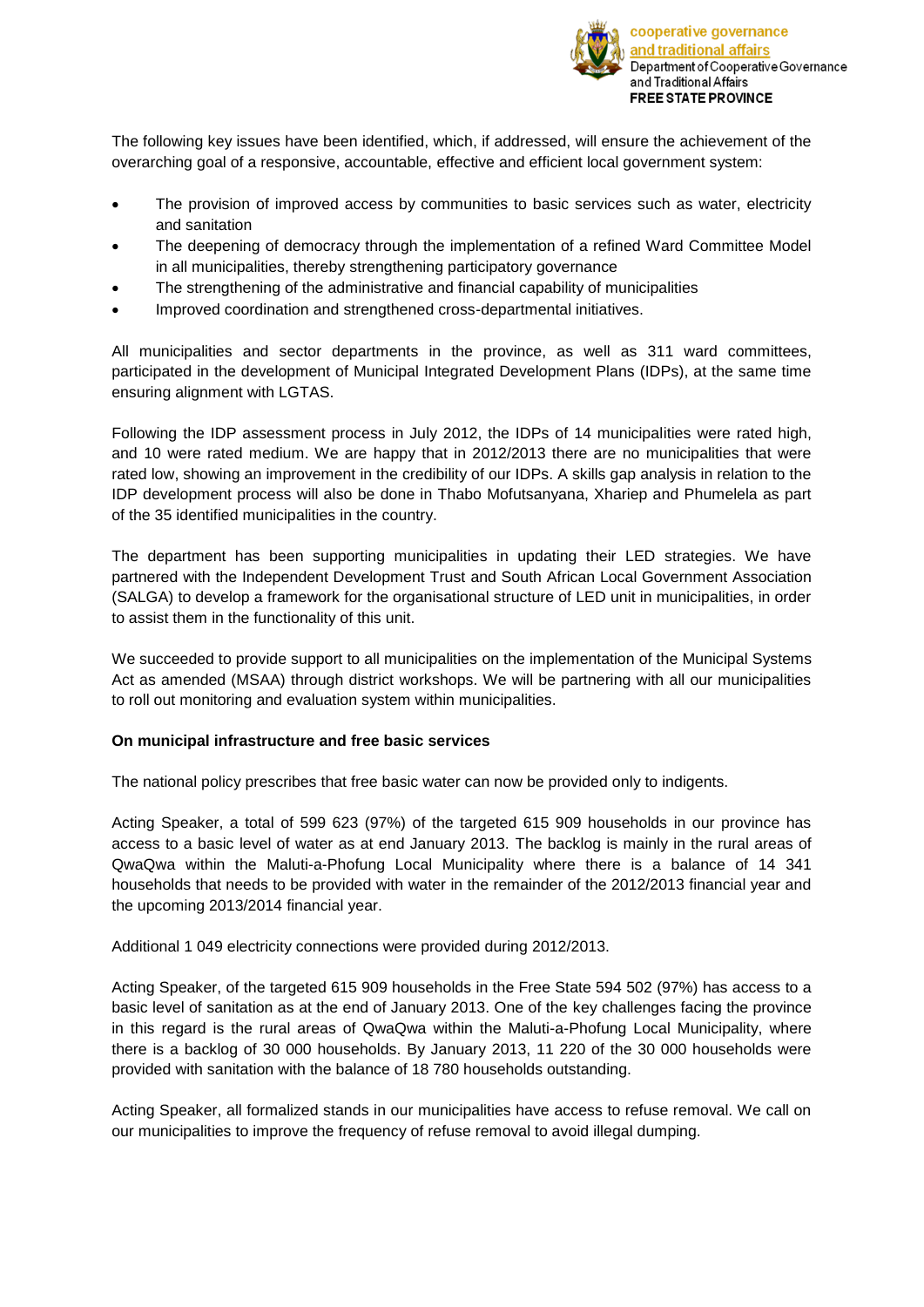

In the 2011/2012 Municipal Financial year our municipalities spent R7, 4 million (90%) of the allocated R841, 1 million. For the current municipal financial year ending 30 June 2013, an amount of R1, 02 billion was allocated to our province for Municipal Infrastructure Grant (MIG) projects.

An amount of R412, 2 million was spent by municipalities as at end January 2013. We are concerned that this represents 40% expenditure in the middle of municipal financial year. We want to urge municipalities to accelerate their expenditure in this regard.

Acting Speaker, as at end June 2012, 8 411 temporary employment had been created by municipalities through MIG. Of those employed 788 were women, 1 676 youth females, 2 240 men, 3 688 youth men and 19 disabled people.

We also made R20 million available for urgent infrastructure interventions in the 2012/2013 financial year which were spent in the following municipalities:

- Setsoto: 595 septic tanks were cleaned in Moemaneng and an emergency water pipeline between Marquard and Clocolan was constructed.
- Maluti-a-Phofung: the project for the 1,1km paved roads in Bolata Village in QwaQwa is under construction.
- Matjhabeng: the amount of R12, 6 million was allocated for the provision of water and repegging of 1 424 stands in Thandanani - 2010 Village and construction will start soon.

Acting Speaker, in this financial year, our province has been allocated R129, 8 million from the Intergraded National Electricity Programme funds to connect electricity to 7 435 households and to install bulk infrastructure. An amount of R1, 07 billion is allocated for the implementation of MIG projects in the 2013/2014 municipal financial year.

Municipalities are encouraged to increase the employment of women during the implementation of MIG projects; progress in this regard will be closely monitored by the department.

By the end of December 2012, 3 083 jobs were created through the MIG programme ensuring that 357 women, 659 youth females, 748 men, 1 313 youth males and 6 disabled persons were temporarily employed. It is foreseen that these figures will increase to approximately 7 000 jobs before the MIG financial year comes to an end in June 2013.

We have provided R15 million for urgent infrastructure interventions during the 2013/2014 financial year.

# **On community works programme**

Acting Speaker, as part of our response to tackle poverty and provide livelihood support to poor households, the Community Works Programme (CWP) was adopted as a key initiative to mobilize communities towards providing regular and predictable work opportunities at the local level. Our province has the following sites where CWP has been implemented:

- Ngwathe
- Metsimaholo
- Moqhaka
- Mangaung
- Tokologo
- Naledi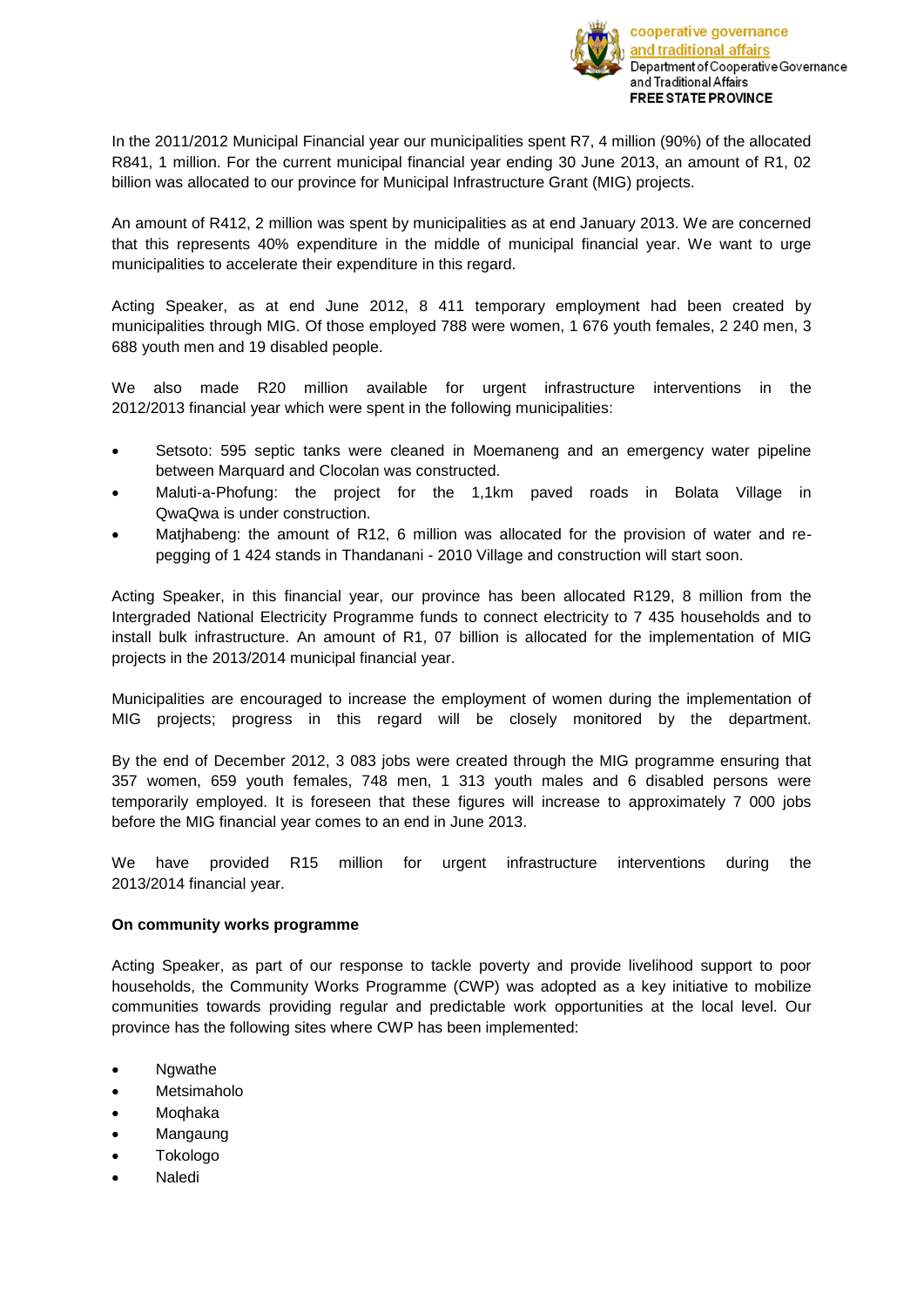

- Mohokare
- Nala
- Setsoto
- Phumelela
- Maluti-a-Phofung
- Letsemeng, and
- Matjhabeng

The programme will be extended to the remaining 7 municipalities in 2013/2014 financial year and beyond. The CWP, which is an employment safety net, targets the poor who are unemployed or under-employed by providing work opportunities for 2 days per week at a stipend of R67 per day. This intervention has already created a total of 16 046 jobs during the period under review.

## **On clean cities, towns and villages programme**

Acting Speaker, the Tokologo, Maluti-a-Phofung and Moqhaka municipalities are already implementing the "Clean Cities, Towns and Villages Programme Beyond 2010". Complementary to this project, the department has forged an informal partnership with the Clean Free State Campaign, a project that has been initiated by the private sector towards cleaning and greening the Free State province. The campaign is currently focusing on the Mangaung Metro and the Matjhabeng Municipality. We call on all municipalities to participate in this programme.

## **On municipal financial viability**

We are partnering with SALGA and our municipalities on the "Operation Patala" campaign to improve on the collection of consumer debt. This is already yielding results as the consumer debt has already reduced by 32% due by government departments. We call on all our communities to pay for services consumed to ensure financial stability of our municipalities.

Municipalities must adopt standard by-laws which will promote the broadening of the municipal revenue base. We have appointed a team of professionals and deployed them in 8 municipalities towards improving their service delivery capacity, especially in relation to financial management.

Acting Speaker, conditional limited financial assistance was also provided to municipalities in financial distress during 2012/2013; specifically to Xhariep, Letsemeng, Mohokare, Naledi, Nala, Setsoto and Dihlabeng. A Capacity Building Programme is planned in conjunction with the University of the Free State, aimed at improving the capacity of Municipal Audit Committee Members and officials in Internal Audit Units.

The department is also partnering with Local Government Sector Education and Training Authority (LGSETA) for an Internship Programme for Internal Auditors whereby Interns will be placed in 17 municipalities over a 10-month period.

#### **On disaster management**

Acting Speaker, during the year under review the province was besieged by a number of disaster incidents which have a detrimental impact on our communities. We are in the process of rehabilitating the township of Tlholong in Kestell after the destruction of over 70 houses by tornado and thunderstorms. We are also engaged in a similar process in Amelia in Sasolburg where about 1 200 households were affected by the disaster.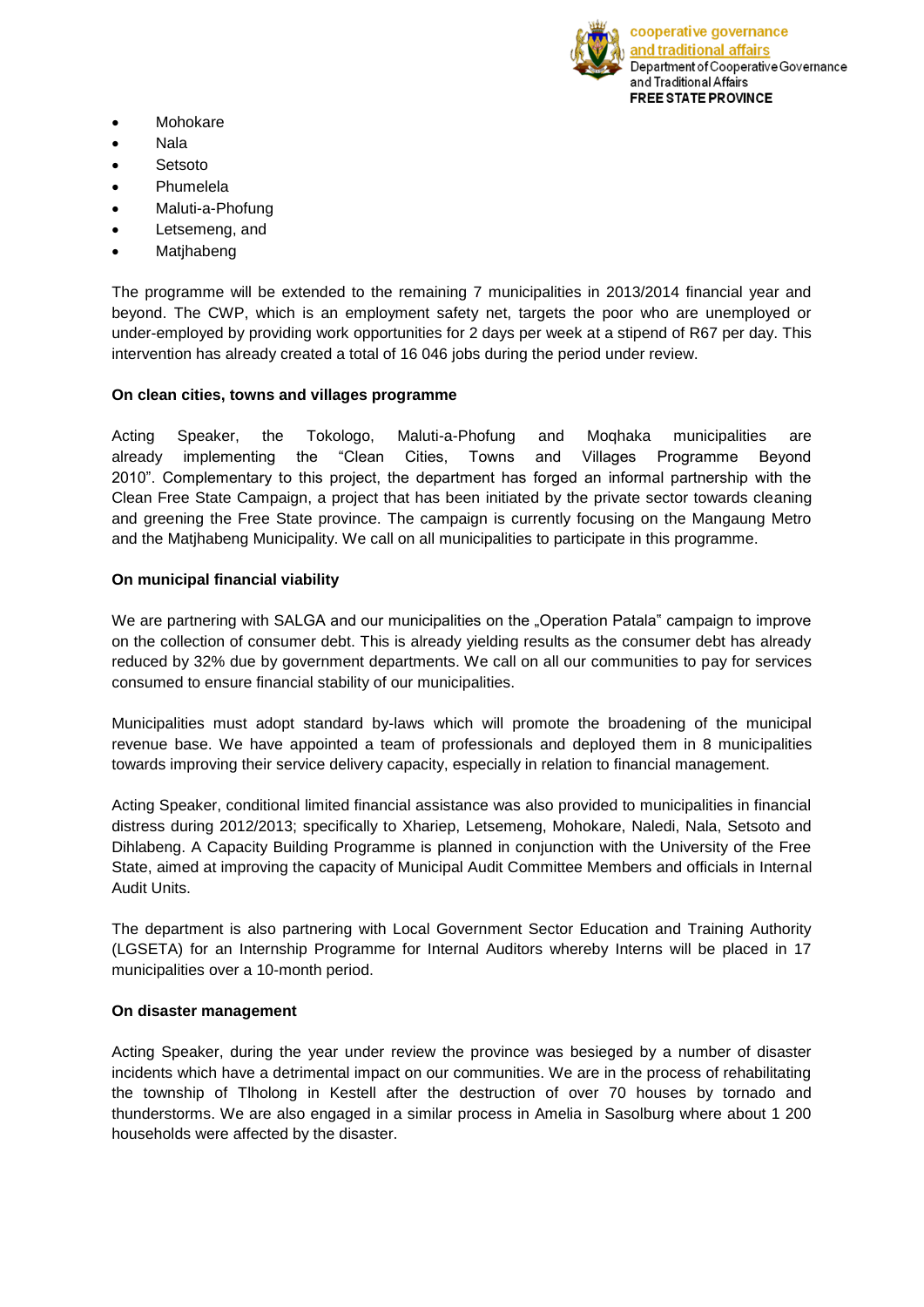

As a province we need to develop the system and campaigns of preventing and mitigating disasters because global warming is a reality. We have provided in this current budget an amount of R7 million to strengthen the Provincial Disaster Management Centre.

We would like to express our appreciation to all the stakeholders who continue to play a critical role during disaster in the province, especially members of the Provincial Disaster Management Advisory Forum.

# **On land use management and spatial planning**

Acting Speaker, in the 2013 State of the Province Address, the Honourable Premier referred to the landmark decision of the Constitutional Court that vests spatial planning competency in municipalities, and that they should act as the "body of first instance".

The Spatial and Land Use Management Act has been passed by Parliament and it gives impetus to our process of developing the Provincial Planning Bill to replace the old and outdated legislation for land use management in our province. This Act facilitates vesting of planning powers in municipalities. We will work with our municipalities to establish Municipal Planning Tribunals. In the interim, the Land Use Advisory Board will continue to execute its responsibility until there is sufficient capacity to this Municipal Tribunals.

## **On traditional leadership**

Acting Speaker, in ensuring that communities are informed of the type of government services that are available to them, and in cooperation with other sector departments and Chapter 9 institutions, the House of Traditional Leaders embarked on a number of community outreach programmes.

The preparation for the building of palaces for Marena a Maholo Mota and Mopeli are progressing well, and on-site assessments have been conducted by architects and quantity surveyors.

One of the critical challenges facing traditional leadership in the Free State is the proliferation of illegal initiation schools and the deaths of a number of initiates due to lack of coordination between relevant stakeholders. This is one of the key areas that we will, in partnership with the Department of Health, focus on during the coming financial year.

Coupled with this challenge is the illegal allocation of land by some Traditional Leaders. As the department we will engage with The Free State House of Traditional Leaders to address this issue to arrive at a lasting solution.

In order to enable traditional leadership in the province to do their work effectively and efficiently, we will fast-track the finalization of the Bill for the Free State Local and Provincial Houses of Traditional Leaders.

We will assist and fast-track the acquisition of land for Batlokoa ba Mokgalong traditional community. Acting Speaker we are working with the National Department of Traditional Leaders to review the tools of trade that we can provide to Traditional Leaders to enable them to do their work.

We further want to congratulate Morena Theki Moloi for obtaining a 100% attendance certificate during training of Traditional Leaders despite his age of 94. The community will increasingly be engaged on the preservation of traditional culture and customs, and also to advocate for the declaration of heritage sites.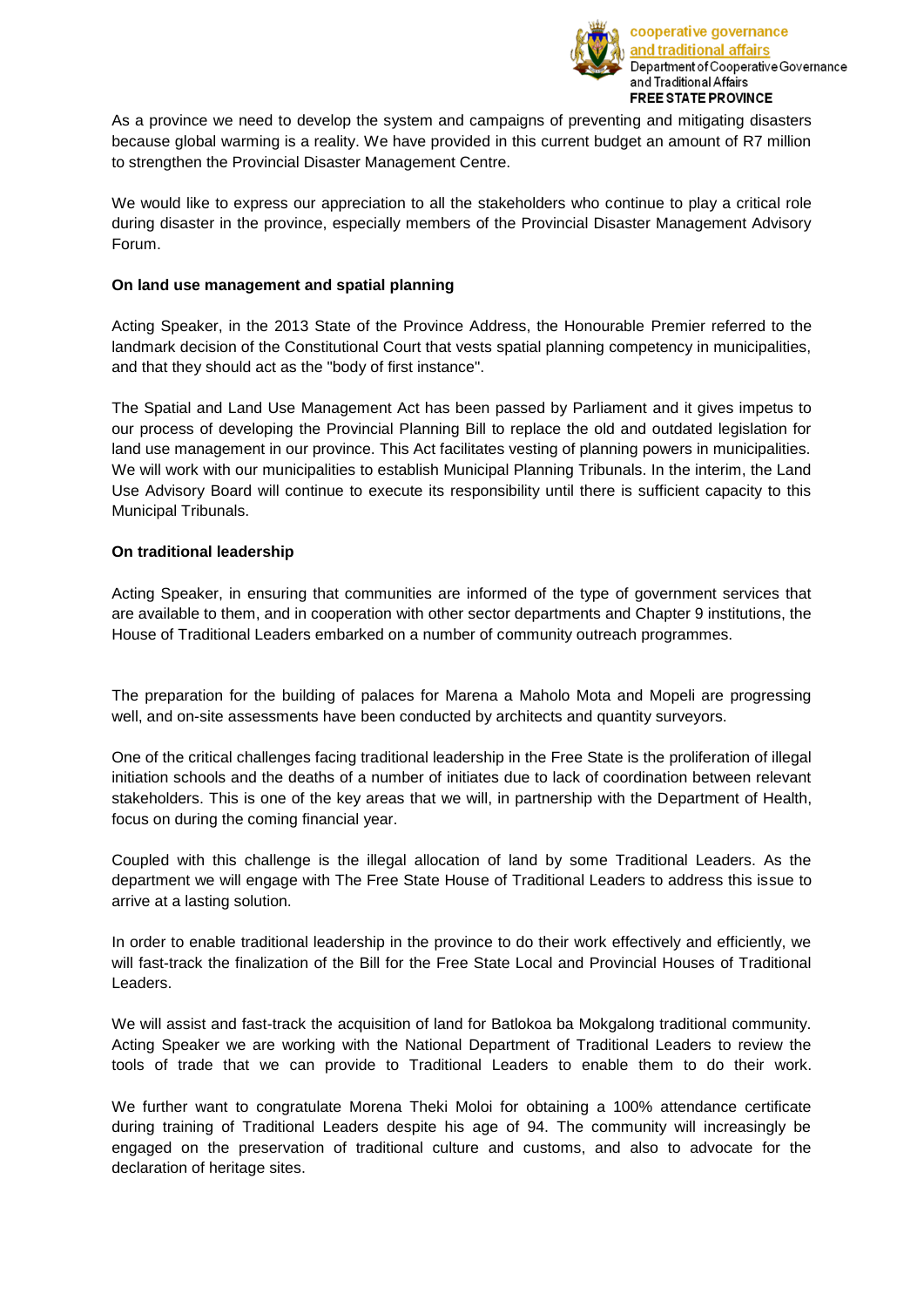

## **On cooperative governance and service delivery protests**

Acting Speaker, the fundamental principle of cooperative governance is that we are as a collective, responsible to ensure an effective, efficient, and responsive local government system within our province. Our municipalities must be centres of community activism and effective governance, and must reflect the attributes of a society hard at work to improve the conditions of life of all Free State citizens.

In 2012/2013 we experienced increased violent community protests in our province. Although most of these violent community protests are directed to municipalities, most of the services that communities demand such as schools, houses, clinics, roads and so on are not the competency of municipalities.

It is therefore, imperative for all government departments and state owned enterprises to work with municipalities in resolving serviced delivery challenges. We also acknowledge that there are service delivery challenges that are facing municipalities directly, such as water and sanitation.

The issue of demarcation is a very emotive matter amongst our communities and has also been a matter of public protests in recent past. We would like to urge our municipalities to consult communities and all relevant stakeholders when this issue of demarcation is being discussed.

Communities' right to protest is enshrined in our Constitution, but violent protest that destroy private and state properties cannot be tolerated and must harshly be dealt with by law enforcement.

## **Department of Human Settlements**

Acting Speaker, over the last few years there has been a clear shift in the way that the State is conceptualizing human settlements delivery and its role in poverty alleviation and social and economic development. We have committed ourselves to establish viable, socially and economically integrated communities which are situated in areas allowing convenient access to economic opportunities, health, educational, and social amenities and within which South Africa"s people will have access on a progressive basis to:

- A permanent residential structure with secure tenure, ensuring privacy and providing adequate protection against the elements; and
- Basic services including potable water, adequate sanitary facilities, waste disposal and domestic electricity supply.

The Human Settlements Vision 2030 states that "by 2030, most South African will have affordable access to services and quality environments. New developments will break away from old patterns and significant progress will be made in retrofitting existing settlements". Key to this process is the formalization of informal settlements, the upgrading of services and the installation of the necessary social infrastructure to make these areas viable and suitable.

# **On upgrading of informal settlements**

During 2012, we finalised the appointment of service providers for the creation of 26 915 sites in 19 areas of the province. The process is already underway to finalise development plans regarding these areas. Ours is to strive to meet Outcome 8 targets of upgrading informal settlements by 2014.

In line with informal settlement upgrading processes, 9 047 sites were planned and surveyed in various areas of the province; specifically in the following areas: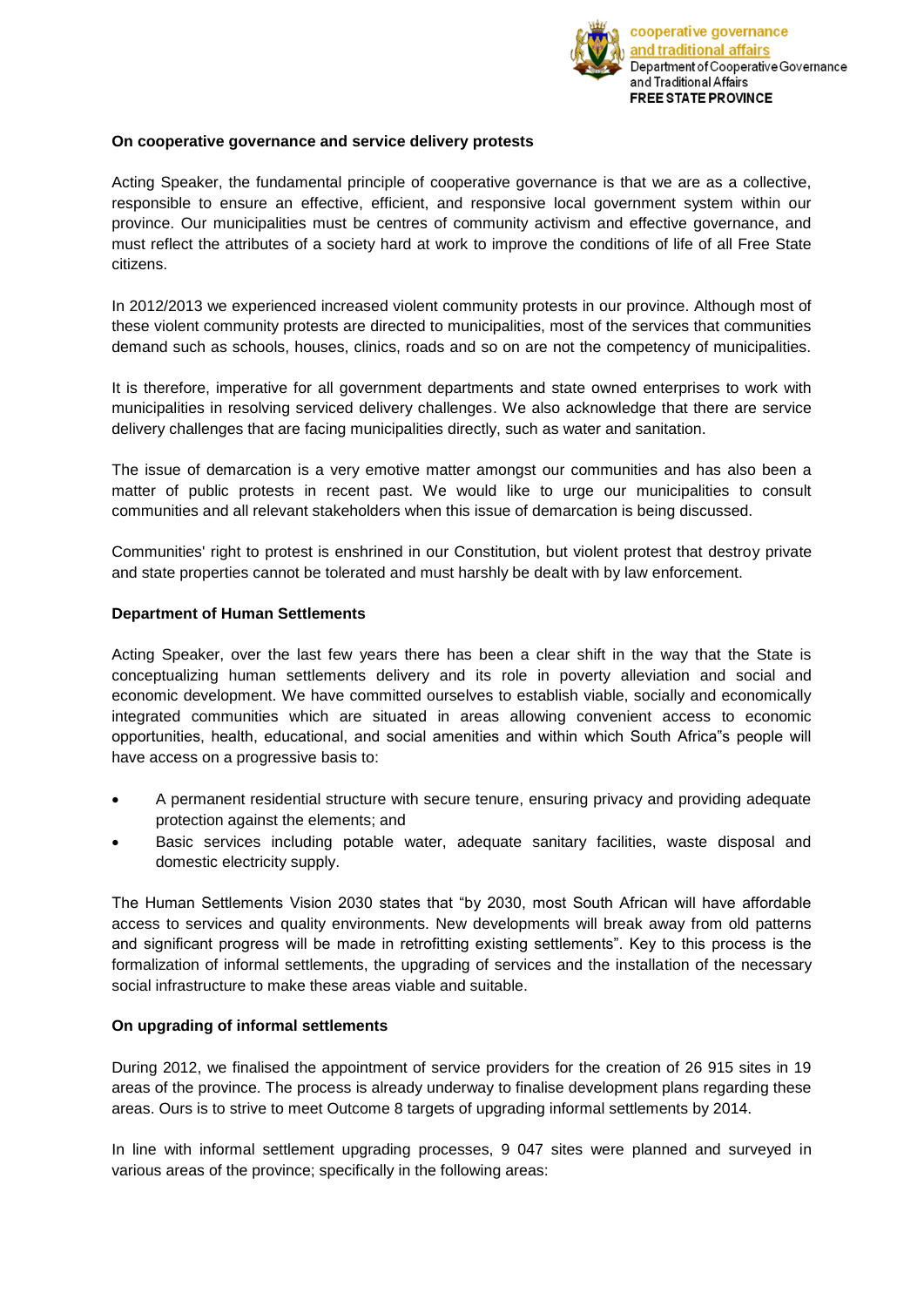

- Petrus Steyn (Mamafubedu): 600 sites
- Reitz (Petsana): 800 sites
- Harrisminth (Mahaseng and Tsele): 1 461 sites
- Bethlehem (Bakenpark): 1 421 sites
- Sasolburg (Mooiplatz): 2 614 sites
- Lindley: 1 001 sites
- Maokeng: 150 sites
- Rammulotsi: 1 000 sites.

Basic municipal infrastructure was installed in 7 193 sites in the following six municipalities:

- Dihlabeng: 831 Sites
- Mangaung Metro: 3 685 sites
- Moqhaka: 2 000 sites
- Maluti-A-Phofung: 50 sites
- Kopanong: 222 sites
- Phumelela: 405 sites.

Acting Speaker we will install internal reticulation services in 10 391 sites during this financial year.

## **On capacity of department, municipalities and contractors**

The Honourable Premier in his 2013 State of the Province Address indicated that the main focus of the Department of Human Settlements during 2013 will be to consolidate and complete 9 655 incomplete and outstanding houses under various human settlements projects. This will provide adequate shelter to beneficiaries who have been waiting for their houses for a very long time.

Acting Speaker, In an effort to improve the department"s technical and implementation capacity in a number of areas, we have appointed NURCHA to deal with the verification of projects and also to provide technical support to the department.

In addition, E", tsho and Mafuri consultants have been appointed to enhance the department"s engineering capacity. We also commenced with a process of establishing a reliable and credible database for contractors, which will assist the department to select capable contractors to minimise the risk of incomplete projects.

In an attempt to improve our business processes and enhance efficiency of the department, we will be piloting online housing beneficiary management with State Information Technology Agency (SITA). This is the first step towards improving the overall business processes within the department in order to serve our people better.

A total of 20 local municipalities (including the Mangaung Metropolitan) were provided with technical capacity and ongoing support to use the Housing Subsidy System (HSS) on-line, ensuring the successful approval of each application form within the reasonable turnaround time for each entity.

Acting Speaker, the department has undergone a process of strategic planning and introspection and has arrived at what heralds a new way of doing things. We have come to the realisation that a more hands-on approach is necessary. We have also decided to intervene directly where municipalities are experiencing difficulties or where there is a failure to deliver on our promises to our communities.

One such example is Dihlabeng Local Municipality where the department assisted the municipality with funding for the upgrading of bulk infrastructure. This project will serve as a springboard and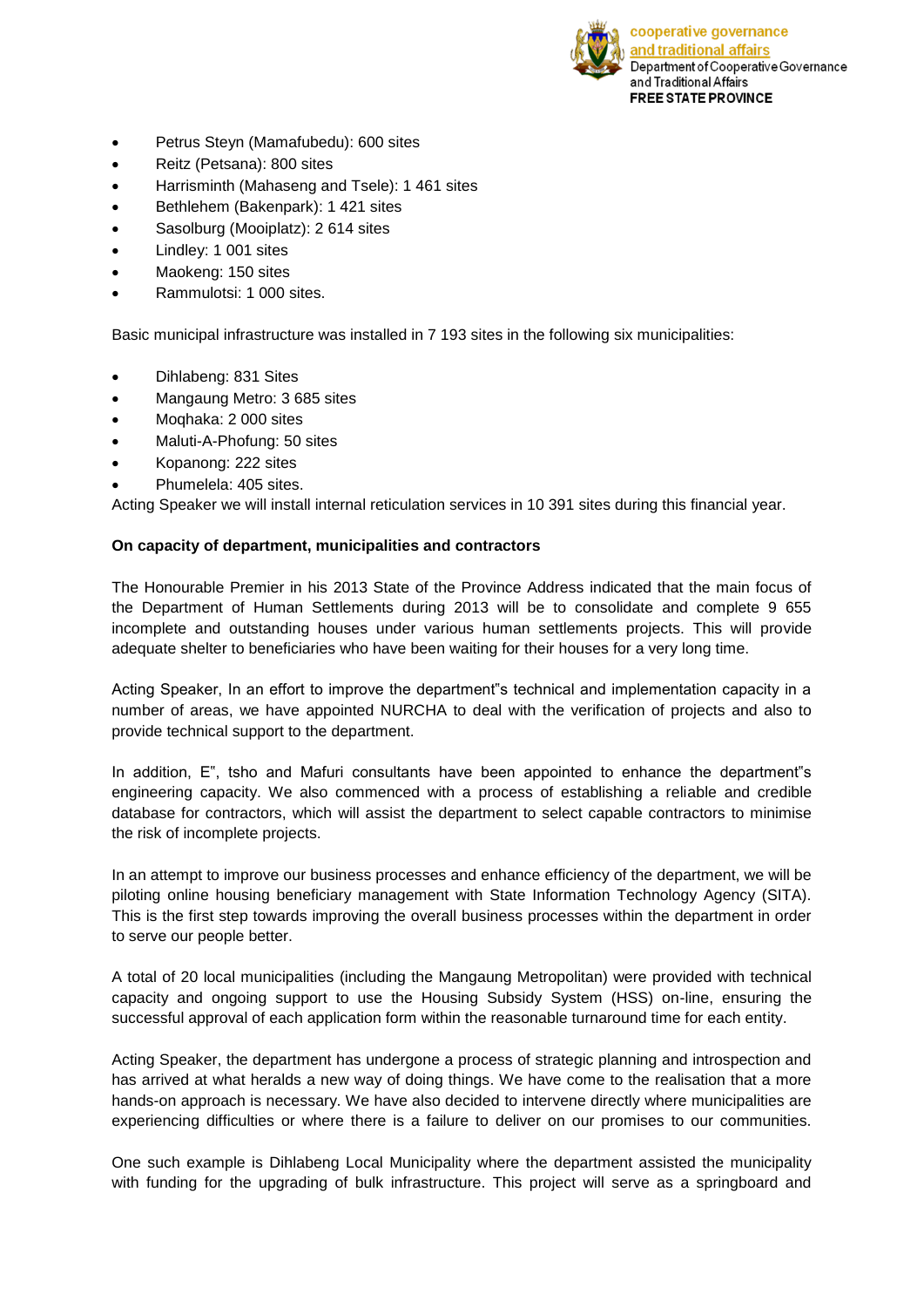

foundation to address bulk water challenges across the province. It pleases me to report to this house, Acting Speaker that the future for this municipality looks promising with this intervention.

#### **On municipal accreditation**

On municipal accreditation, we honoured our commitment to ensure that the Mangaung Metro Municipality achieves a level 2 accreditation, enabling the Metro to manage the administration of all housing programmes. During August 2012, the Capacity Compliance Accreditation Panel (CCAP) assessed the Metro"s capacity to meet the criteria for the relevant level of accreditation. To this end, a recommendation to accredit the Metro on Level 2 accreditation is currently awaiting the decision of the (national) Minister of Human Settlements.

Acting Speaker, you will recall that last year we committed to continue to support Metsimaholo, Matjhabeng, Dihlabeng and Moqhaka Local Municipalities in attaining readiness for level 1 accreditation. Acting Speaker it pleases me to report to the house that Pre-accreditation Information Sessions were conducted with these municipalities to clarify the requirements of the accreditation process as well as how the application will be managed.

## **On land acquisition**

Acting Speaker, the year 2013 marks the 100 years of the passing of the Land Act of 1913 in our country. It was through this unjust Act that our people were robbed and dispossessed of their land. As a result, scarcity of suitable and appropriately located land continues to be a constraint on our capacity to make a decisive dent on the housing backlog.

In this regard, during 2010, the department concluded an Implementation Protocol with the Housing Development Agency (HDA), mandating the HDA to facilitate planning in relation to the identification, acquisition and assembly of well-located land suitable for human settlement developments.

We also transferred funds to the HDA to enable them, within their legislative mandate, to acquire land for human settlements development on behalf of the province (as part of the provincial land acquisition pipeline to enable the department to do appropriate forward planning).

#### **On socio–economic amenities**

In realizing the concept of human settlements as places where we can "live, work, play and pray" as envisaged in the new human settlements agenda, the issue of amenities becomes critical. We have accordingly completed a multi-purpose hall in Warden. We will continue working with other sister departments including the Department of Sports, Arts, Culture and Recreation with the view to making provision of amenities a reality.

#### **On social and rental housing**

Acting Speaker we have allocated 402 Institutional Subsidies towards the first phase of the Brandwag Social Housing Project in Mangaung, which is aimed at developing a total of 1 051 rental housing units for households that earn between R1 500 – 00 and R7 500, who would ordinarily not afford to participate in the private rental housing market.

The first phase of the project which will yield 402 rental units is due to be completed by March 2013. To date, 112 units of Phase 1 have attained occupational completion and 50 of said units have been allocated to tenants and more units from Phase 1 will be gradually allocated to qualifying tenants.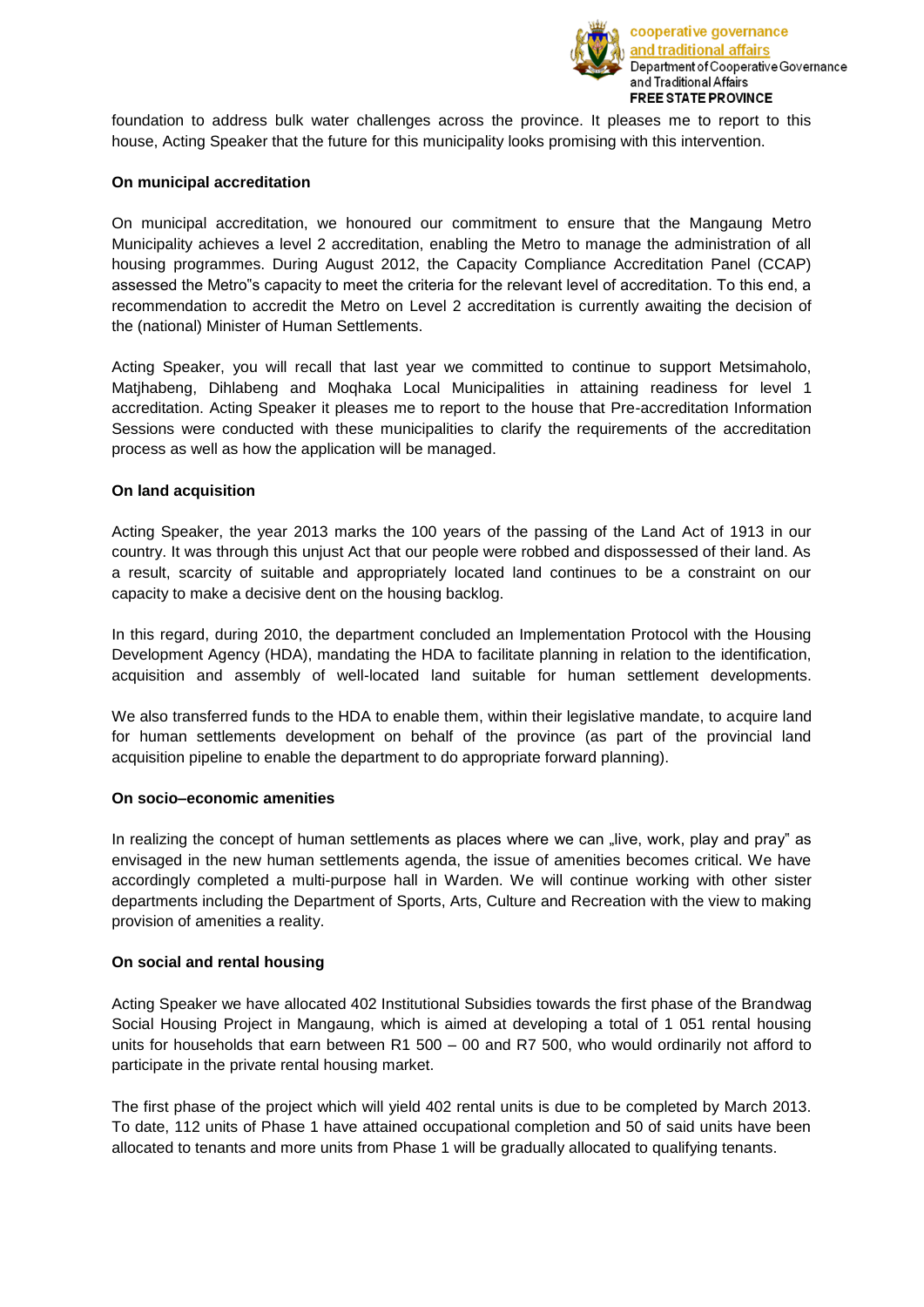

# **On community residential units and hostel upgrading programme**

In partnership with the Harmony Gold Mines and the Matjhabeng Local Municipality, the Department embarked on a project at Masimong through the Community Residential Units (CRU) Programme that will provide rental accommodation to 461 households.

The project is almost complete and is the first of its kind to be undertaken by the Department. About 348 units have already been allocated to tenants and the remaining 113 units will be available for occupation at the end of March 2013.

We are in the final stages of the feasibility studies in respect of the two hostels in Mangaung i.e. Silver City and Dark City, and one hostel in Matjhabeng, the G-Hostel.

The feasibility studies have been finalised for Zamdela Hostel 4 in Metsimaholo and a suitable contractor will be appointed in due course to commence with the demolition of the old hostel and the construction of new CRU units.

Acting Speaker, the second phase of the Brandwag Social Housing project which is aimed at yielding 495 rental units has commenced while units from Phase 2 will gradually become ready for allocation to tenants – thus bringing the total number of units to 897. The last phase of the 1051 units is due to commence this coming financial year –thus 154 Institutional Subsidies have been set aside for the said phase.

A total of 1200 Institutional Subsidies will, during the 2013/2014 and 2014/2015 financial years be allocated to two (2) Social Housing Projects at Vogelfontein in Dihlabeng and Intabazwe in Maluti-A-Phofung. The latter two (2) projects are true examples of mixed housing projects that comply with all requirements of the Breaking New Ground (BNG) plan.

Acting Speaker, the tripartite partnership among the Department, Matjhabeng Local Municipality and Harmony Gold Mines, will embark on the redevelopment of Merriespruit Hostel in Virginia and President Steyn Hostel in Welkom, Matjhabeng.

Institutional Subsidies have been put aside for two projects under the Housing for Special Needs Programme that are due to commence in the 2013/2014 financial year, namely:

- Bokahosane ba Bana for orphaned and abused children in Kroonstad; and
- Mphatlalatsane in Viljoenskroon for the Severely Mentally Handicapped.

#### **On land restitution and special housing programmes**

Acting Speaker, although we have committed ourselves to construct 1 400 units for the Land Restitution beneficiaries who lodged claims in terms of the Restitution Act of 1994, we have experienced unforeseen challenges in this regard such as families refusing to relocate to new areas identified by the municipalities coupled with lack of infrastructure in some of the other areas, thereby enabling us to build only 337 in the following areas:

- Thaba Nchu (Basotho ba Herschel): 71 units
- Hennenman: 22 units
- Bethany: 119 units
- Lindley: 9 units
- Wesselsbron: 4 units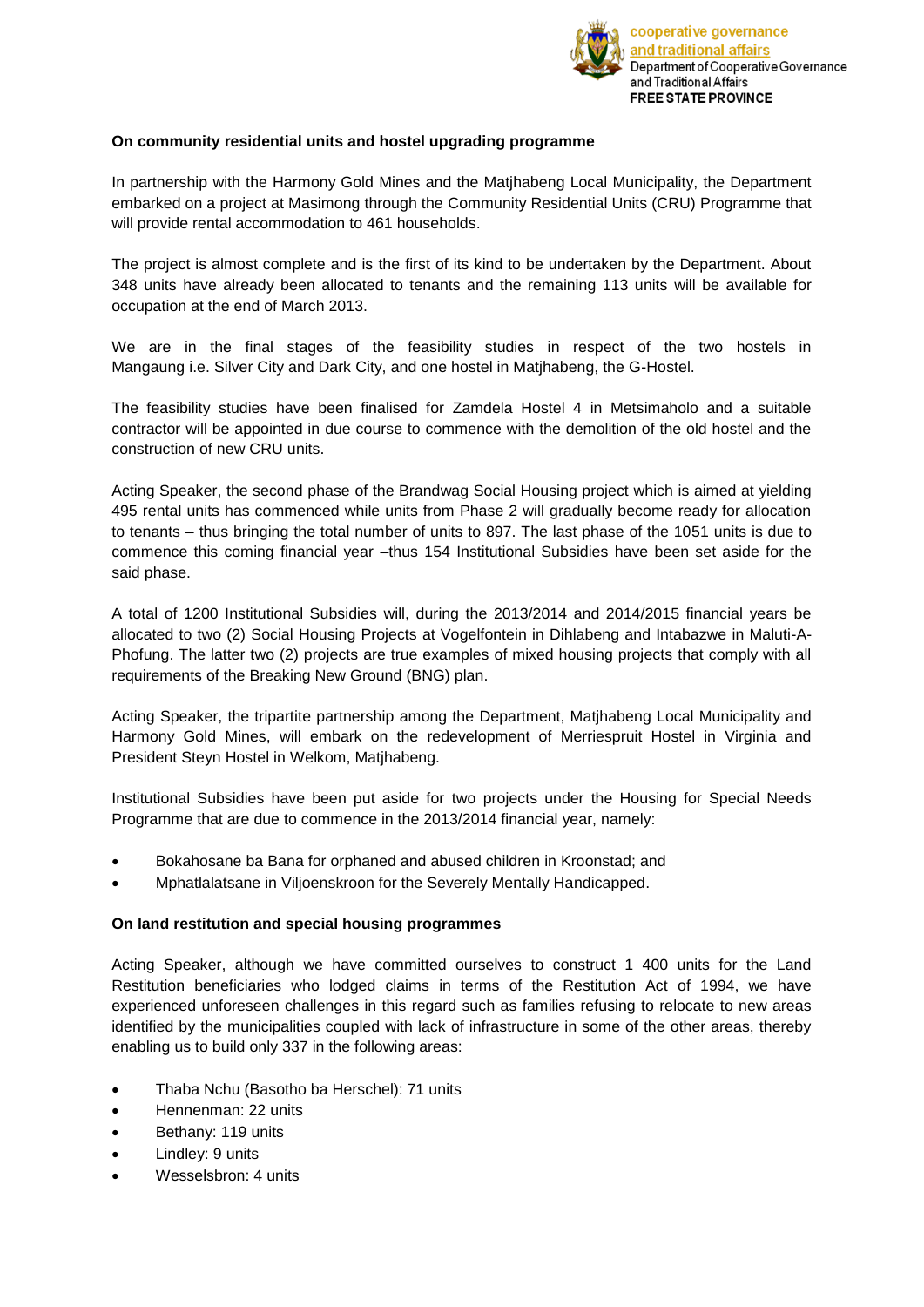

- Senekal: 2 units
- Hoopstad: 1unit
- Blesbokfontein (Bultfontein): 15 units
- Warden: 94 units.

The department will continue to collaborate with the Department of Rural Development and Land Reform in completing this programme.

Acting Speaker, in bringing some level of rejuvenation to the distressed area of Van Stadensrus, we have allocated 650 houses in the greater Naledi area with 150 set aside for Van Stadensrus. Due to the non-availability of serviced sites, the department was however only able to build 40 houses in Van **Stadensrus** 

In realising these sites, we have appointed a service provider who will finalise the installation of a new innovative alternative sanitation technology, the Vacuum Sewer System, for 350 sites. The acquisition of land in the area is also being finalised to accommodate this development.

The commemoration of the 1913 Native Land Act centenary will see us handing more than 7 435 title deeds, registered under various pieces of legislation, over to the affected households during this year towards security of tenure.

## **On finance linked individual subsidy programme (FLISP)**

Acting Speaker, we will, with 250 subsidies, further fast track the implementation of the Finance Linked Individual Subsidy (FLISP) programme through projects in Viljoenskroon, Intabazwe and Vogelfontein. This programme provides housing assistance for households earning between R3 501 and R15 000 to access loans to purchase or build houses up to maximum value of R300 000.

The province, together with the National Housing Finance Corporation as already alluded to above, will be rolling out the FLISP to assist households who earn too much to qualify for government "free housing".

As the honourable Premier stated in his 2013 SOPA, the rolling out of this programme as an urgent priority, will also reduce the unlawful buying and selling of subsidised houses at reduced rates while helping to create communities that pay for their services, and a formalised secondary property market that allows for upward mobility of the traditional beneficiaries of fully subsidised housing.

#### **On rectification programme**

Acting Speaker, we will demolish two roomed houses over the MTEF. For the 2013/2014 financial year, focus will be on Mangaung - Phelindaba and Heidedal, Bothaville in Nala Municipality, Bronville and Henneman in the Matjhabeng Municipality and Schonkenville in Ngwathe Municipality. This is to ensure that our people"s dignity is restored.

Furthermore we will, during the MTEF, rectify the one door houses in Bluegumbosch in Maluti-a-Phofung and other identified areas.